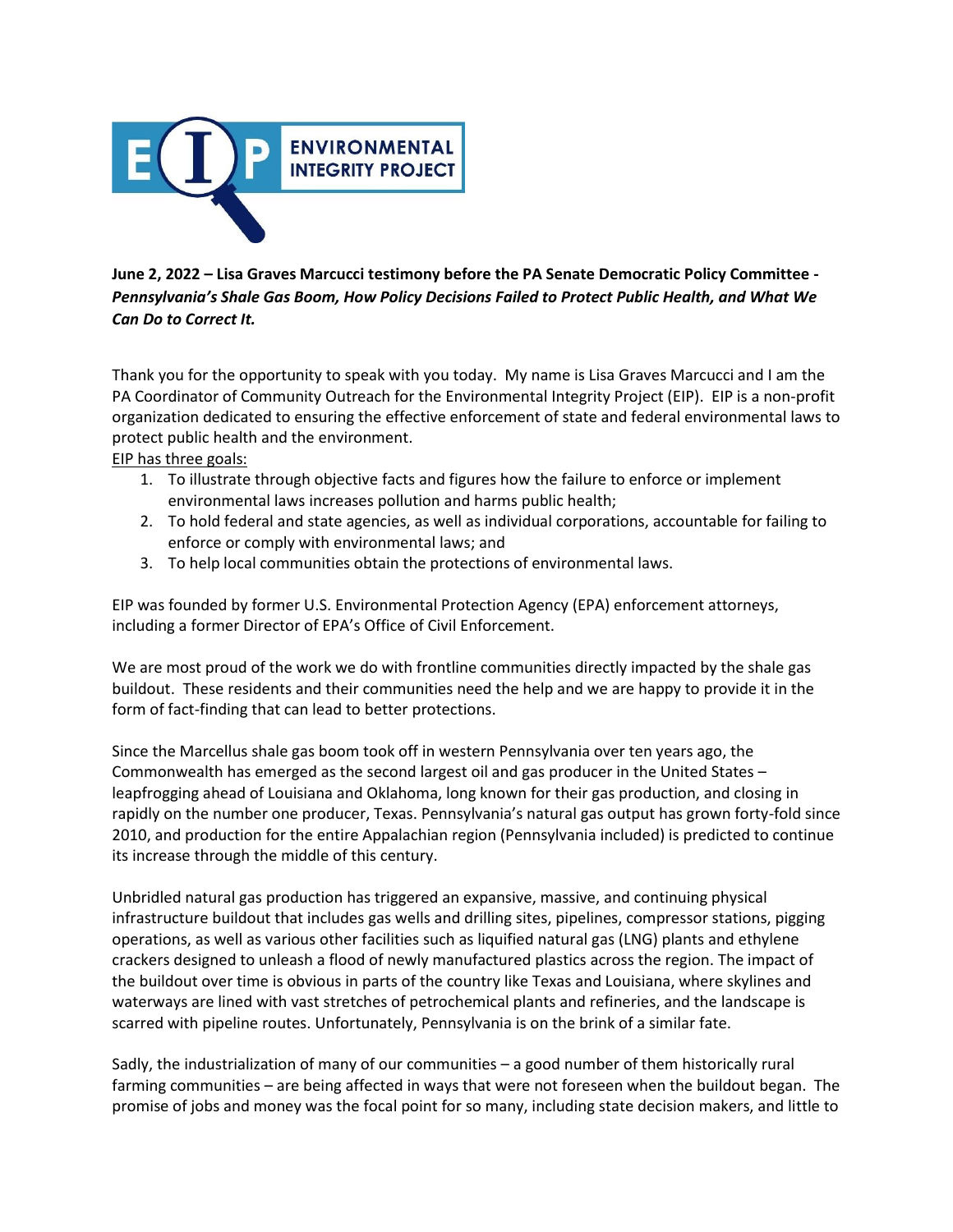no consideration was given to potential risks, particularly to human health, or the social and economic costs of those health and environmental risks.  Policies that could and should have addressed such risks were not in place at the start of the boom and important protections remain missing. Environmental justice communities, in particular, have been left in the dust.

## **Through our work, we have identified key problem areas for which the implementation of new policies could achieve more transparency, more accountability and lower threats to human health and the environment.  Those key problem areas include:**

**Piecemealed permitting is a major problem.**  No other industrial operation has been or would be allowed to seek incremental permit approvals, but that is exactly what the shale gas industry is doing, to the detriment of the communities in which they seek to operate.  For example, a well pad is never a standalone operation.  Once a well pad is approved, the web of industrialized supporting infrastructure begins to grip those same communities.  The well pads bring with them gathering and transmission lines, compressor stations, pigging operations, processing plants and in some cases, rail load out operations and plastics production facilities that operate much like refineries.  Initial permit applications at local and state levels often have not fully revealed the full capacity buildout of the intended operations, meaning decisions are made with a very limited view of what will actually be necessary to complete industry's actual operations.  Local communities, in particular, are kept in the dark until it is too late.  They are never given the opportunity to consider the full impacts their decision on one well pad might mean for their community in the short and long term. And, in most cases, once a local permit is granted for one portion of the shale gas operation, there is no opportunity for the local officials and their constituents to learn of any planned modifications or expansions of the originally permitted facility.  There need to be requirements for all permitting procedures – local and state – for full disclosure of the entirety of the operation, including all supporting and connected infrastructure and the full extent of known planned expansions. 

**Local protection is needed via land use ordinances and zoning.** In a series of PA Supreme Court decisions, it has been made clear that local land use is not only a right but a responsibility of local government. Local rules say "where" shale gas operations can take place while the PA DEP determines "how" these facilities operate. Before these PA Supreme Court decisions, communities throughout the Commonwealth were forced to allow these highly industrialized operations to be permitted on farms, near schools, daycares and other sensitive populations. It is now clear that local oversight is the most important frontline defense to ensure protection of public health, safety and welfare. EIP and other partner organizations are working with community members, elected officials and solicitors as part of an on-going educational outreach effort to communicate the importance of local land use protection and urging that those protections be added.

**PA DEP permit review can be inadequate.** Although there are some hardworking and dedicated Pennsylvania Department of Environmental Protection (PA DEP) staff members, the fact is the Department has suffered some of the most severe budget cuts while at the same time the shale gas operations have been expanding.  DEP's Oil and Gas Program suffered some of the deepest cuts, with its staffing reduced from 226 to 190 employees during the years 2006 to 2018. In 2018, the program also ran a deficit of \$600,000 per month. 1

While Pennsylvania's environmental budgets were being slashed, shale gas production in the state jumped from half a billion cubic feet per day in 2008 to more than 18.7 billion cubic feet per day as of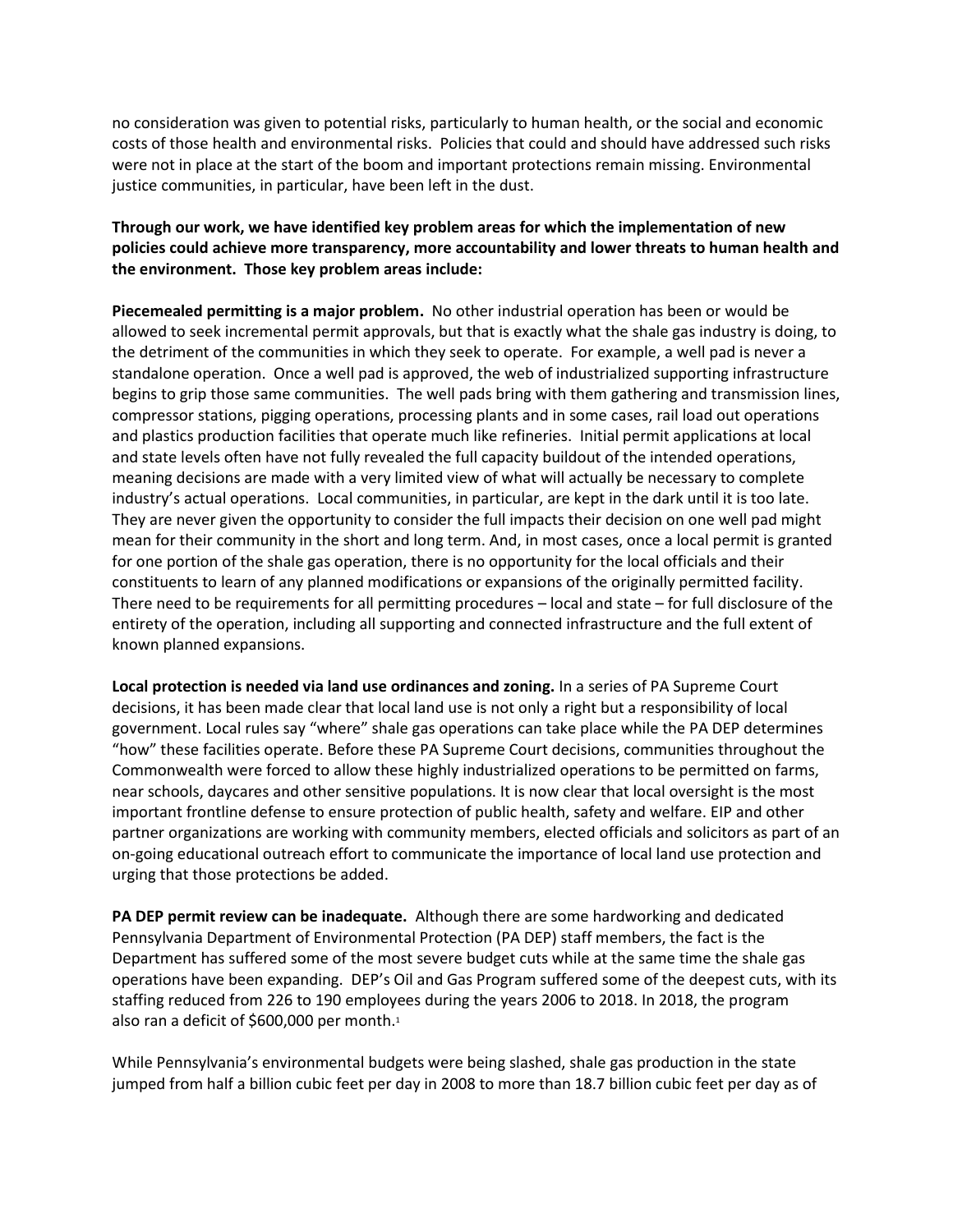June 2019, a thirty-seven-fold increase.<sup>2</sup> The industry has expanded at breakneck speed – faster than in any other state.

With fewer PA DEP staff and increased permitting, mistakes are bound to happen and EIP has found several important examples:

> • **EIP appealed a permit issued by the PA DEP for the MarkWest Smith compressor station in Washington County because it did not properly account for emissions or include limits to ensure that emissions will stay below "major source" levels.** Specifically, EIP's expert report prompted PA DEP and MarkWest to admit to us that they failed to include in the permit all 15 pneumatic controllers that have been emitting as much as 10.5 tons per year of VOCs, an admission that proved our central claim that the permit and application had not accounted properly for emissions from the facility.  EIP's appeal resulted in the PA DEP requiring MarkWest to submit a new application with all emission sources, including the previously omitted 15 pneumatic controllers, to be submitted for review.  Without EIP's legal challenge to this particular permit, this facility would have continued operating with an inadequate permit that failed to properly account for dangerous emissions.

> • **As a result of EIP's community-based work in Economy Borough, Beaver County, PA a significant error was brought to the attention of the PA DEP and the Pennsylvania Fish and Boat Commission (PFBC) and could result in the protection of an important local watershed and a threatened fish species, the Southern Redbelly Dace.** PennEnergy Resources' water withdrawal plan has been denied once and has recently been sent another technical deficiency letter highlighting some of the concerns raised by citizen comments sent to the PA DEP by the Big Sewickley Creek Watershed Association. Rep. Rob Matzie also raised similar concerns and asked that the permit be denied, again. Because of EIP's work with frontline community members in raising serious concerns, the PA DEP and PFBC are taking another closer look at PennEnergy's application. Without these added checks and balances, it is likely an inadequate permit would have been issued putting a threatened fish species and the Big Sewickley Creek Watershed at serious risk.

> • And, finally, **EIP lead an effort that questioned the PA DEP's reissuance of general permit WMGR123 for processing, transporting, and storing oil and gas liquid wastes.** We were glad to learn in early 2021 that PA DEP had incorporated into the final WMGR123 permit many of the improvements we requested in comments submitted in summer of 2020 for augmenting public participation. However, we were shocked to learn that—on the very same day and shortly after —PA DEP issued 49 approvals under this permit *without* following the new participation requirements.

• On February 4, 2021, EIP drafted a letter that many partner organizations joined urging PA DEP to immediately redress its failure to provide proper public notification by re-noticing all 49 permits and providing a 60-days of public comment for each. The letter resulted in several news stories and unexpected support from the *Pittsburgh Post-Gazette's* Editorial Board.

February 16, 2021, the PA DEP entered into a settlement agreement with EIP and five partner organizations, agreeing to re-notice and provide 60-days of public comment for all 49 permits. PA DEP also agreed to issue a directive to regional staff that all future applications under this general permit must undergo similar requirements. PA DEP further committed to considering all public comments and making modifications to the previously approved authorizations where appropriate.